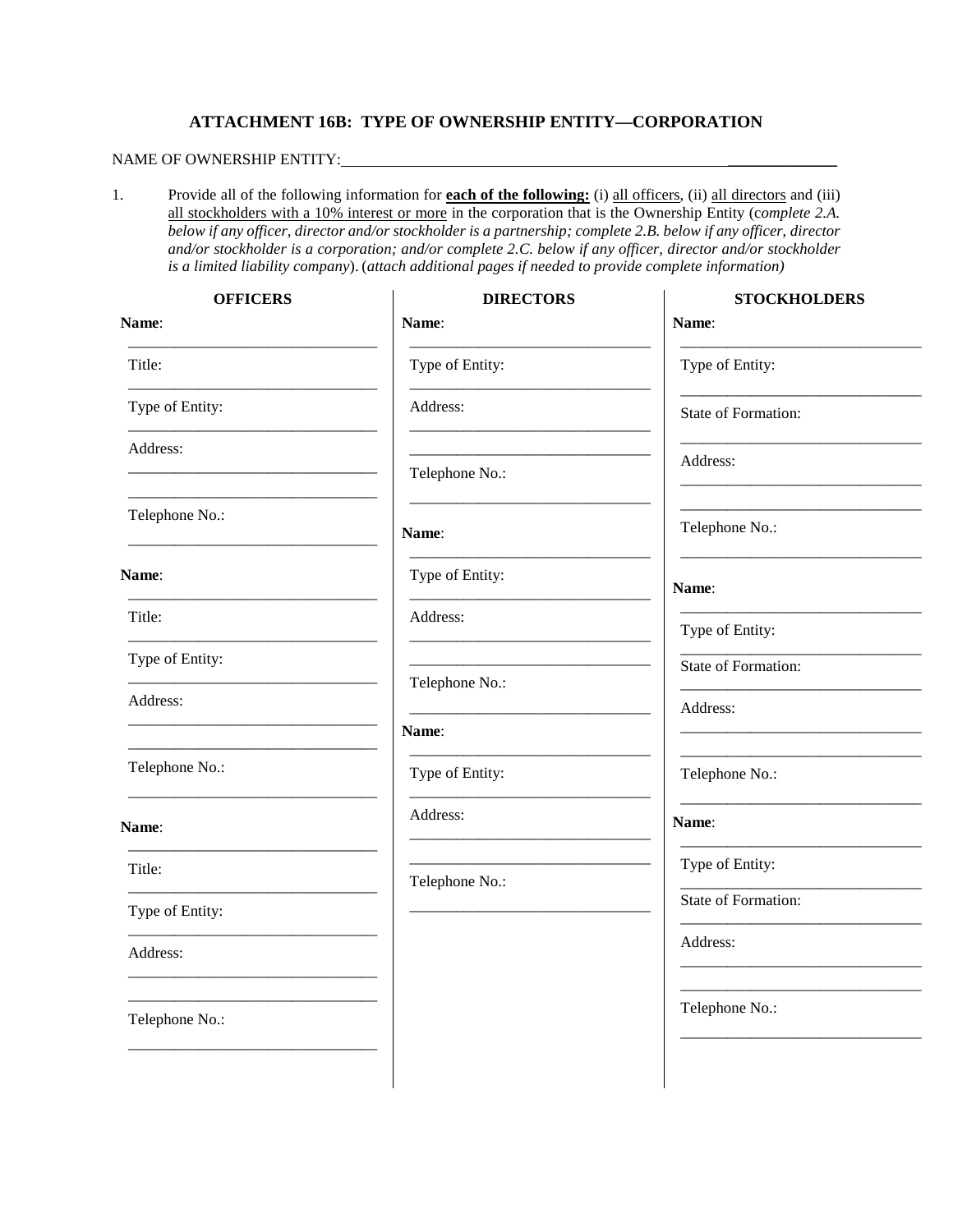2. A. If any officer, director and/or stockholder identified in 1. above is itself a partnership (limited, general, or limited liability), provide all of the following information for **each** general partner of any officer, director and/or stockholder identified as a partnership in 1. (*attach additional pages if needed to provide complete information*).

| (i)   | Name of General Partner: Name of General Partner:                                                                                                                                                                              |  |  |  |
|-------|--------------------------------------------------------------------------------------------------------------------------------------------------------------------------------------------------------------------------------|--|--|--|
|       | Address: <u>Address</u> and the anti-                                                                                                                                                                                          |  |  |  |
|       | $\text{Telephone:} (\_\_\_\_\_\_\_\_\_\_\_\_$                                                                                                                                                                                  |  |  |  |
|       | Ownership: ____________%                                                                                                                                                                                                       |  |  |  |
|       | Type of entity:<br>$\Box$ individual;<br>$\Box$ partnership (complete 3.A.(i). below);                                                                                                                                         |  |  |  |
|       | $\Box$ corporation (complete 3.A(ii). below);                                                                                                                                                                                  |  |  |  |
|       | $\Box$ limited liability company ( <i>complete 3.A(iii)</i> . <i>below</i> )                                                                                                                                                   |  |  |  |
|       |                                                                                                                                                                                                                                |  |  |  |
| (ii)  | Name of General Partner:                                                                                                                                                                                                       |  |  |  |
|       | Address: No. 2014 19:30 and 2015 19:30 and 2016 19:30 and 2017 19:30 and 2017 19:30 and 2017 19:30 and 2017 19:30 and 2017 19:30 and 2017 19:30 and 2017 19:30 and 2017 19:30 and 2017 19:30 and 2017 19:30 and 2017 19:30 and |  |  |  |
|       | $\text{Telephone:} (\_\_)$                                                                                                                                                                                                     |  |  |  |
|       | Ownership: ____________%                                                                                                                                                                                                       |  |  |  |
|       | Type of entity:<br>$\Box$ individual;<br>$\Box$ partnership (complete 3.A.(i). below);                                                                                                                                         |  |  |  |
|       | $\Box$ corporation (complete 3.A(ii). below);                                                                                                                                                                                  |  |  |  |
|       | $\Box$ limited liability company ( <i>complete 3.A(iii)</i> . <i>below</i> )                                                                                                                                                   |  |  |  |
|       |                                                                                                                                                                                                                                |  |  |  |
| (iii) | Name of General Partner:                                                                                                                                                                                                       |  |  |  |
|       |                                                                                                                                                                                                                                |  |  |  |
|       |                                                                                                                                                                                                                                |  |  |  |
|       | Ownership: ____________%                                                                                                                                                                                                       |  |  |  |
|       | Type of entity:<br>$\Box$ individual;<br>$\Box$ partnership (complete 3.A.(i). below);                                                                                                                                         |  |  |  |
|       | $\Box$ corporation (complete 3.A(ii). below);                                                                                                                                                                                  |  |  |  |
|       | $\Box$ limited liability company ( <i>complete 3.A(iii)</i> . <i>below</i> )                                                                                                                                                   |  |  |  |
|       |                                                                                                                                                                                                                                |  |  |  |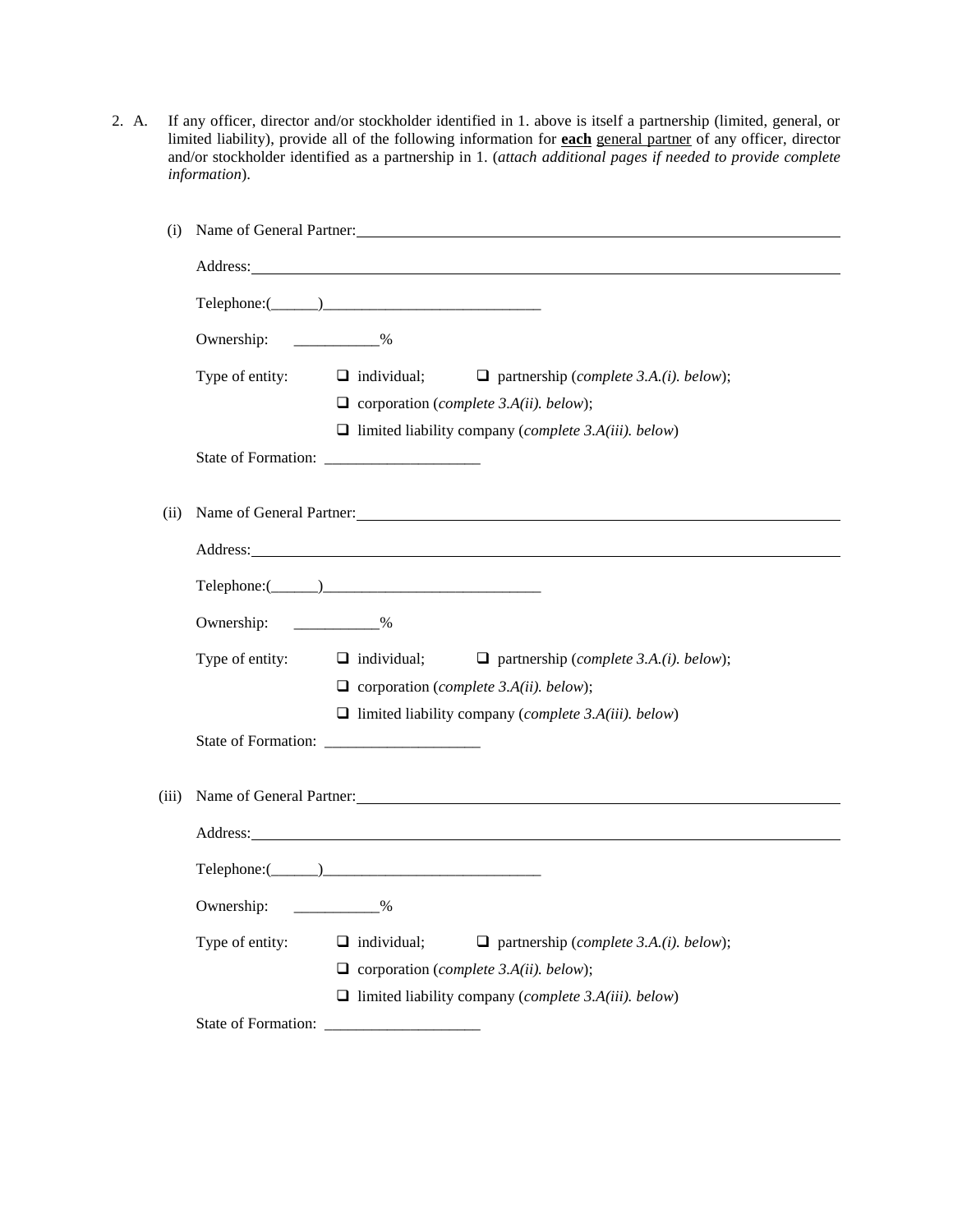2. B. If any officer, director and/or stockholder identified in 1. above is a corporation, provide all of the following information for **each of the following**: (i) all officers, (ii) all directors and (iii) all stockholders with a 10% interest or more in each officer, director and/or stockholder identified as a corporation in 1. (*complete 3.B.(i) if any officer, director and/or stockholder identified below is a partnership; complete 3.B.(ii) if any officer, director and/or stockholder identified below is a corporation; and/or complete 3.B.(iii) if any officer, director, and/or stockholder identified below is a limited liability company*). (*attach additional pages if needed to provide complete information)*

| <b>OFFICERS</b> | <b>DIRECTORS</b> | <b>STOCKHOLDERS</b> |
|-----------------|------------------|---------------------|
| Name:           | Name:            | Name:               |
| Title:          | Type of Entity:  | Type of Entity:     |
| Type of Entity: | Address:         | State of Formation: |
| Address:        |                  |                     |
|                 | Telephone No.:   | Address:            |
| Telephone No.:  | Name:            | Telephone No.:      |
| Name:           | Type of Entity:  |                     |
| Title:          | Address:         | Name:               |
| Type of Entity: |                  | Type of Entity:     |
| Address:        | Telephone No.:   | State of Formation: |
|                 | Name:            | Address:            |
| Telephone No.:  |                  |                     |
| Name:           | Type of Entity:  | Telephone No.:      |
| Title:          | Address:         | Name:               |
| Type of Entity: | Telephone No.:   | Type of Entity:     |
| Address:        |                  | State of Formation: |
|                 |                  | Address:            |
| Telephone No.:  |                  |                     |
|                 |                  | Telephone No.:      |
|                 |                  |                     |

 $\Box$  Check here if no stockholders are listed above because no single stockholder owns a 10% or greater interest in the corporation for which this information is provided.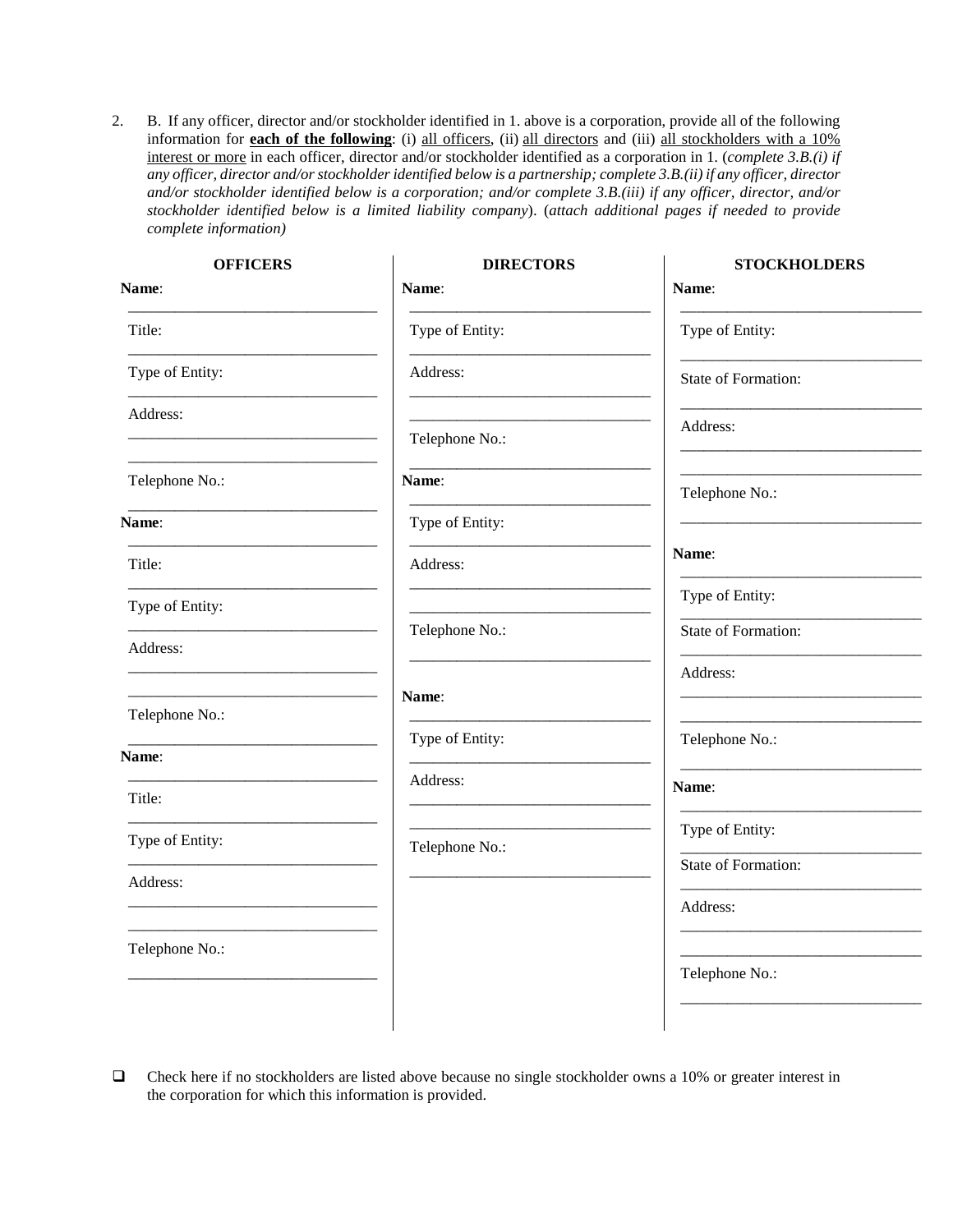2. C. If any officer, director and/or stockholder identified in 1. above is a limited liability company, provide all of the following information for **each of the following**: (i) all governors/directors, (ii) all members and (iii) all managers/officers of each officer, director and/or stockholder identified as a limited liability company in 1. (*complete 3.C.(i) if any member and/or manager identified below is a partnership; complete 3.C.(ii) if any member and/or manager identified below is a corporation; and/or complete 3.C.(iii) if any member and/or manager identified below is a limited liability company*).

| <b>GOVERNORS/DIRECTORS</b>                                                                  | <b>MEMBERS</b><br>(indicate the Managing<br>$Member(s)$ , if any)         | <b>MANAGERS/OFFICERS</b><br>(indicate the Chief<br>$Manager(s)$ , if any) |
|---------------------------------------------------------------------------------------------|---------------------------------------------------------------------------|---------------------------------------------------------------------------|
| Name:                                                                                       | Name:                                                                     | Name:                                                                     |
| Title:                                                                                      | Type of Entity:                                                           | Type of Entity:                                                           |
| Type of Entity:                                                                             | Address:                                                                  | State of Formation:                                                       |
| Address:<br>the contract of the contract of the contract of the contract of the contract of | Telephone No.:                                                            | Address:                                                                  |
| Telephone No.:                                                                              | Name:                                                                     | Telephone No.:                                                            |
| <b>Name:</b>                                                                                | Type of Entity:                                                           |                                                                           |
| Title:                                                                                      | Address:                                                                  | Name:                                                                     |
| Type of Entity:                                                                             |                                                                           | Type of Entity:                                                           |
| Address:                                                                                    | Telephone No.:                                                            | State of Formation:                                                       |
| <u> 1989 - Johann Barbara, martxa alemaniar a</u>                                           | Name:                                                                     | Address:                                                                  |
| Telephone No.:                                                                              | Type of Entity:                                                           |                                                                           |
| the contract of the contract of the contract of the contract of<br>Name:                    | <u> 1980 - Johann Barn, mars an t-Amerikaansk politiker (</u><br>Address: | Telephone No.:                                                            |
| Title:                                                                                      |                                                                           | Name:                                                                     |
| Type of Entity:                                                                             | Telephone No.:                                                            | Type of Entity:                                                           |
| Address:                                                                                    |                                                                           | State of Formation:                                                       |
|                                                                                             |                                                                           | Address:                                                                  |
| Telephone No.:                                                                              |                                                                           |                                                                           |
|                                                                                             |                                                                           | Telephone No.:                                                            |
|                                                                                             |                                                                           |                                                                           |
|                                                                                             |                                                                           |                                                                           |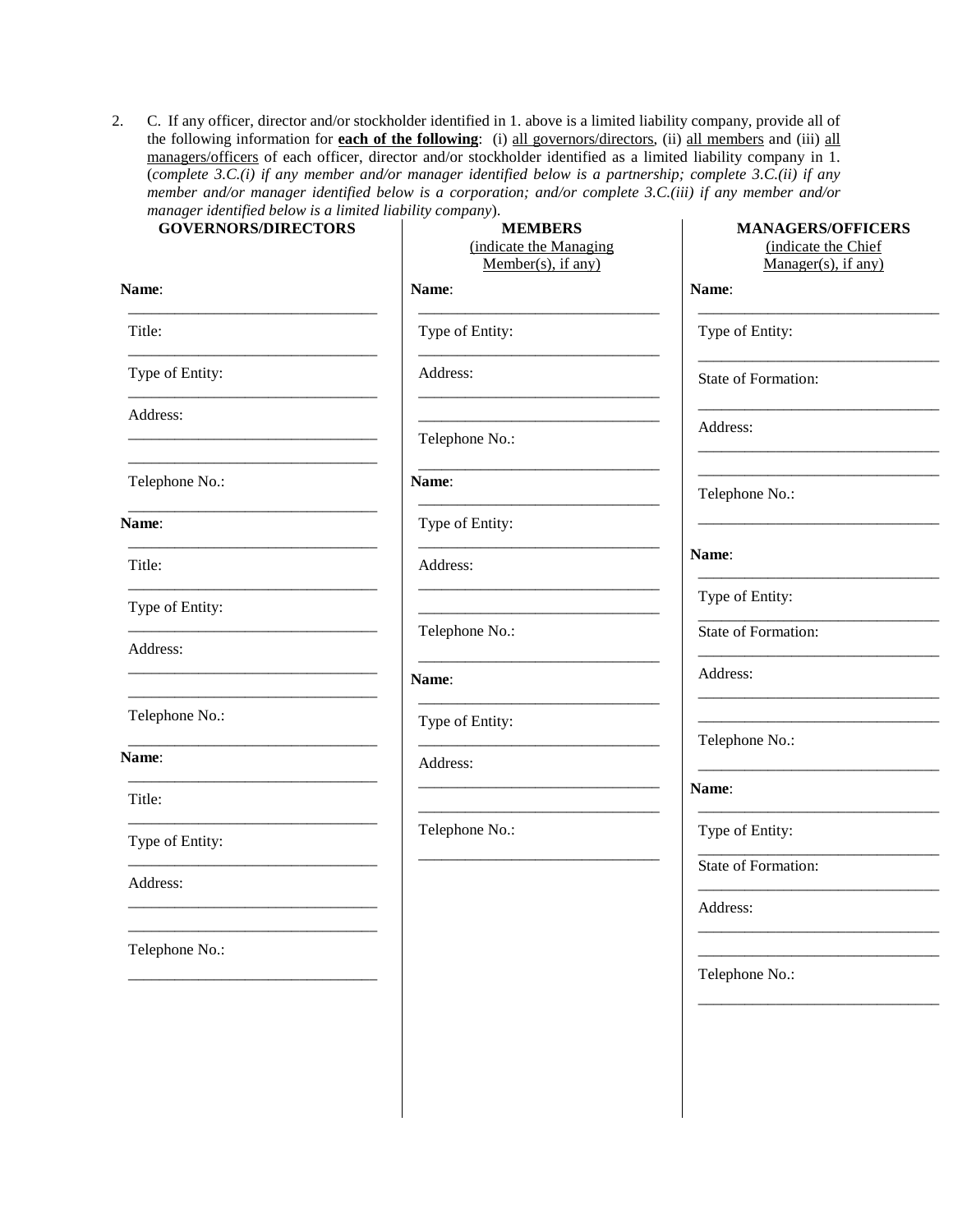3. A. (i) If any general partner identified in 2.A. above is itself a partnership (limited, general or limited liability), provide all of the following information for **each** general partner of any general partner identified as a partnership in 2.A. (*attach additional pages if needed to provide complete information*).

| a. | Name of General Partner:                                                                                                                                                                                                            |  |
|----|-------------------------------------------------------------------------------------------------------------------------------------------------------------------------------------------------------------------------------------|--|
|    | Address: <u>Address:</u> Address: Address: Address: Address: Address: Address: Address: Address: Address: Address: Address: Address: Address: Address: Address: Address: Address: Address: Address: Address: Address: Address: Addr |  |
|    | Telephone: $(\_\_)$                                                                                                                                                                                                                 |  |
|    | Ownership: ____________%                                                                                                                                                                                                            |  |
|    | Type of entity: $\Box$ individual; $\Box$ partnership; $\Box$ corporation; $\Box$ limited liability<br>company                                                                                                                      |  |
|    |                                                                                                                                                                                                                                     |  |
| b. | Name of General Partner:                                                                                                                                                                                                            |  |
|    | Address: Address: Address: Address: Address: Address: Address: Address: Address: Address: Address: Address: Address: Address: Address: Address: Address: Address: Address: Address: Address: Address: Address: Address: Addres      |  |
|    | Telephone: $(\_\_)$                                                                                                                                                                                                                 |  |
|    | Ownership: ____________%                                                                                                                                                                                                            |  |
|    | Type of entity: $\Box$ individual; $\Box$ partnership; $\Box$ corporation; $\Box$ limited liability<br>company                                                                                                                      |  |
|    |                                                                                                                                                                                                                                     |  |
| c. | Name of General Partner:                                                                                                                                                                                                            |  |
|    | Address: Note that the contract of the contract of the contract of the contract of the contract of the contract of the contract of the contract of the contract of the contract of the contract of the contract of the contrac      |  |
|    | Telephone: $(\_\_)$                                                                                                                                                                                                                 |  |
|    | Ownership: ____________%                                                                                                                                                                                                            |  |
|    | Type of entity: $\Box$ individual; $\Box$ partnership; $\Box$ corporation; $\Box$ limited liability<br>company                                                                                                                      |  |
|    |                                                                                                                                                                                                                                     |  |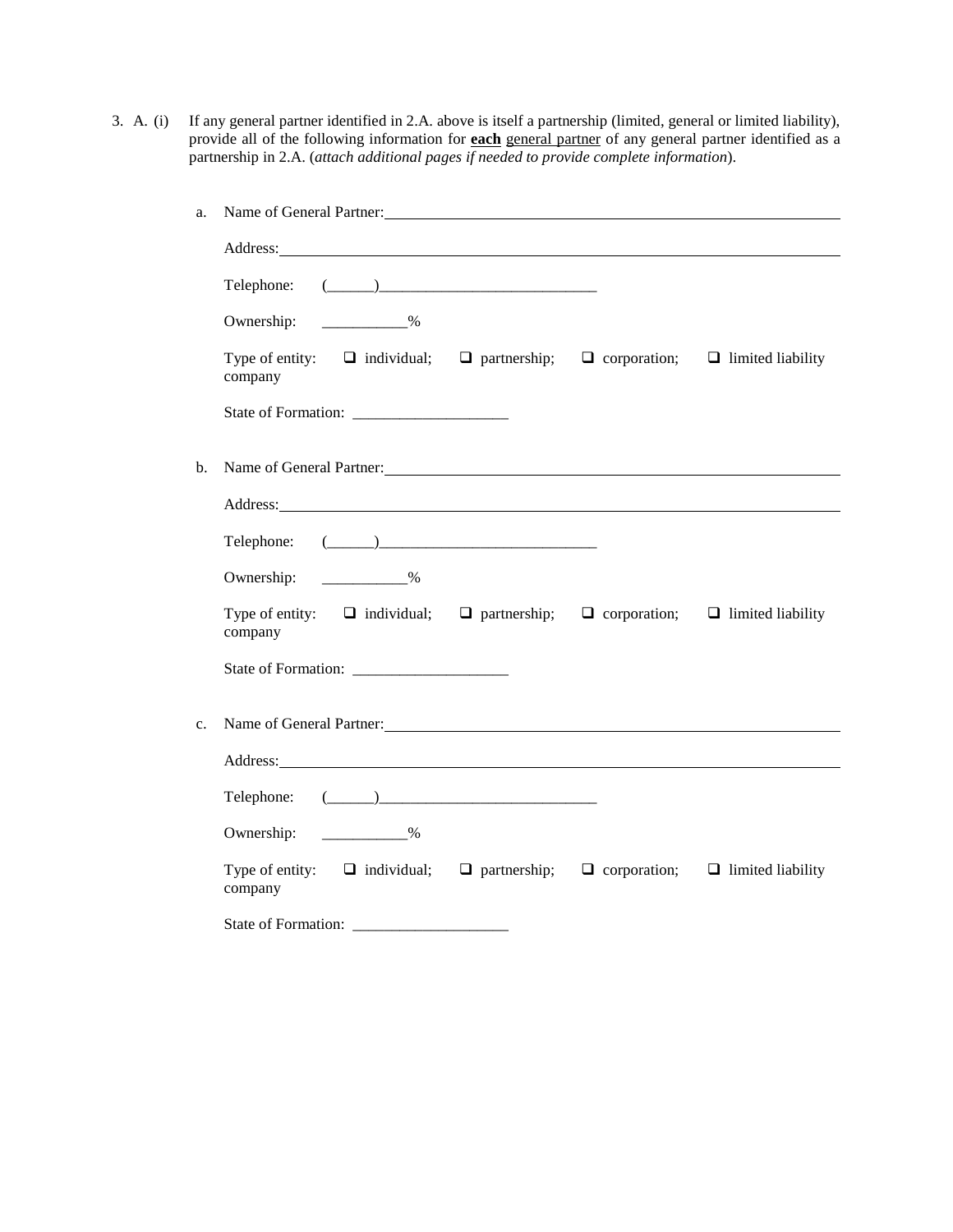3. A. (ii) If any general partner identified in 2.A. above is itself a corporation, provide all of the following information for each of the following: (i) all officers, (ii) all directors and (iii) all stockholders with a 10% interest or more in each general partner identified as a corporation in 2.A. (attach additional pages if needed to provide complete information).

| <b>OFFICERS</b> | <b>DIRECTORS</b> | <b>STOCKHOLDERS</b> |
|-----------------|------------------|---------------------|
| Name:           | Name:            | Name:               |
| Title:          | Type of Entity:  | Type of Entity:     |
| Type of Entity: | Address:         | State of Formation: |
| Address:        | Telephone No.:   | Address:            |
| Telephone No.:  |                  |                     |
|                 | Name:            | Telephone No.:      |
| <b>Name:</b>    | Type of Entity:  | Name:               |
| Title:          | Address:         | Type of Entity:     |
| Type of Entity: |                  | State of Formation: |
| Address:        | Telephone No.:   | Address:            |
| Telephone No.:  | Name:            |                     |
|                 | Type of Entity:  | Telephone No.:      |
| Name:           | Address:         | Name:               |
| Title:          | Telephone No.:   | Type of Entity:     |
| Type of Entity: |                  | State of Formation: |
| Address:        |                  | Address:            |
| Telephone No.:  |                  | Telephone No.:      |
|                 |                  |                     |

 Check here if no stockholders are listed above because no single stockholder owns a 10% or greater interest in the corporation for which this information is provided.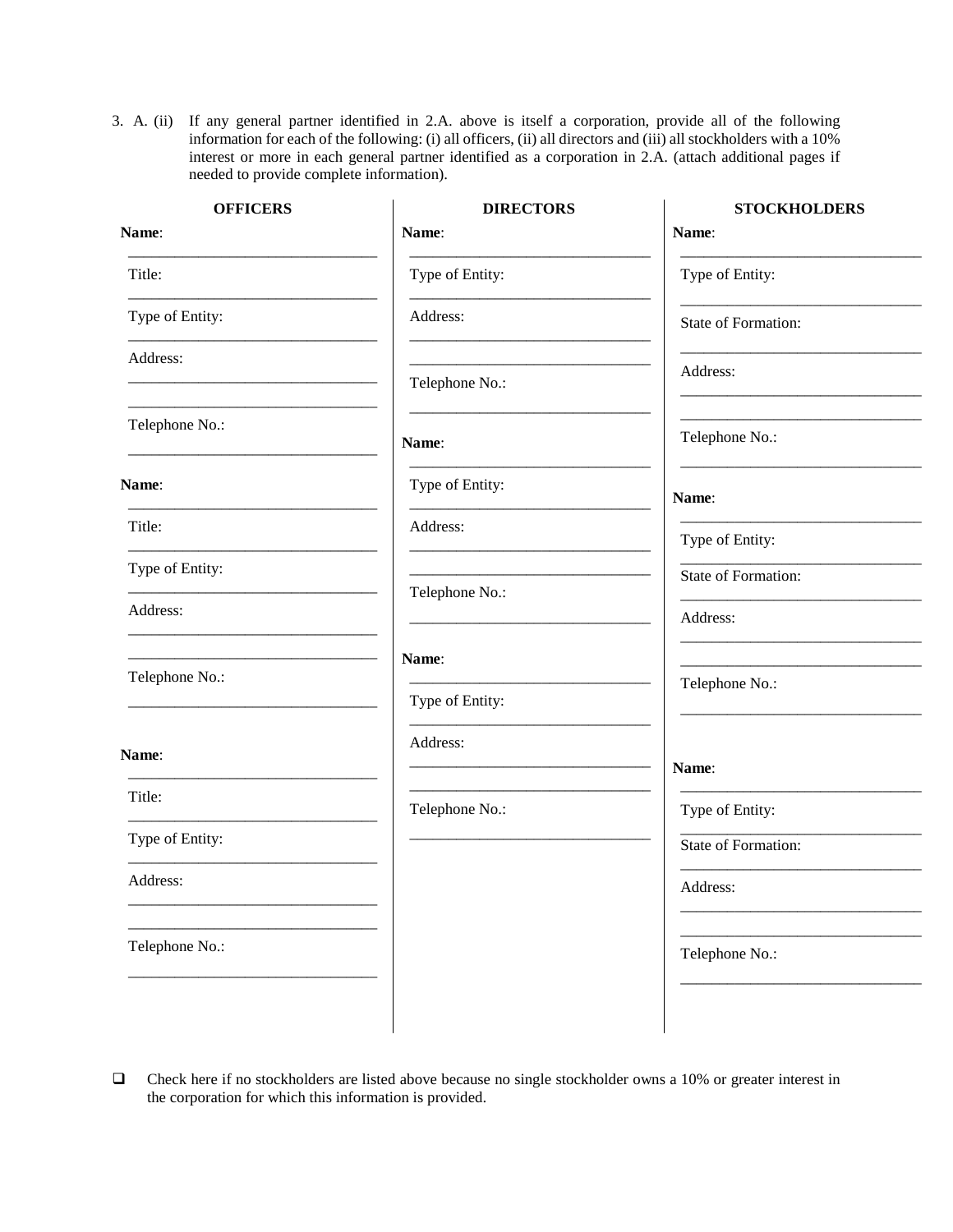3. A. (iii) If any general partner identified in 2.A. above is itself a limited liability company, provide the **name**, **address**, **telephone number** and **type of entity** (i.e. partnership, corporation, limited liability company or individual) for **each of the following**: (i) all governors/directors, (ii) all members and (iii) all managers/officers of each general partner identified as a limited liability company in 2.A. (*attach additional pages if needed to provide complete information*).

| <b>GOVERNORS/DIRECTORS</b> | <b>MEMBERS</b><br>(indicate the Managing<br>$Member(s)$ , if any) | <b>MANAGERS/OFFICERS</b><br>(indicate the Chief<br>$Manager(s)$ , if any) |
|----------------------------|-------------------------------------------------------------------|---------------------------------------------------------------------------|
| Name:                      | Name:                                                             | Name:                                                                     |
| Title:                     | Type of Entity:                                                   | Type of Entity:                                                           |
| Type of Entity:            | Address:                                                          | State of Formation:                                                       |
| Address:                   | Telephone No.:                                                    | Address:                                                                  |
| Telephone No.:             | Name:                                                             | Telephone No.:                                                            |
| Name:                      | Type of Entity:                                                   | Name:                                                                     |
| Title:                     | Address:                                                          | Type of Entity:                                                           |
| Type of Entity:            |                                                                   | State of Formation:                                                       |
| Address:                   | Telephone No.:                                                    | Address:                                                                  |
|                            | Name:                                                             |                                                                           |
| Telephone No.:             | Type of Entity:                                                   | Telephone No.:                                                            |
| Name:                      | Address:                                                          | Name:                                                                     |
| Title:                     |                                                                   | Type of Entity:                                                           |
| Type of Entity:            | Telephone No.:                                                    | State of Formation:                                                       |
| Address:                   |                                                                   | Address:                                                                  |
| Telephone No.:             |                                                                   | Telephone No.:                                                            |
|                            |                                                                   |                                                                           |

**Indicate if the LLC listed above is:**  $\Box$  member managed  $\Box$  manager managed  $\Box$  board managed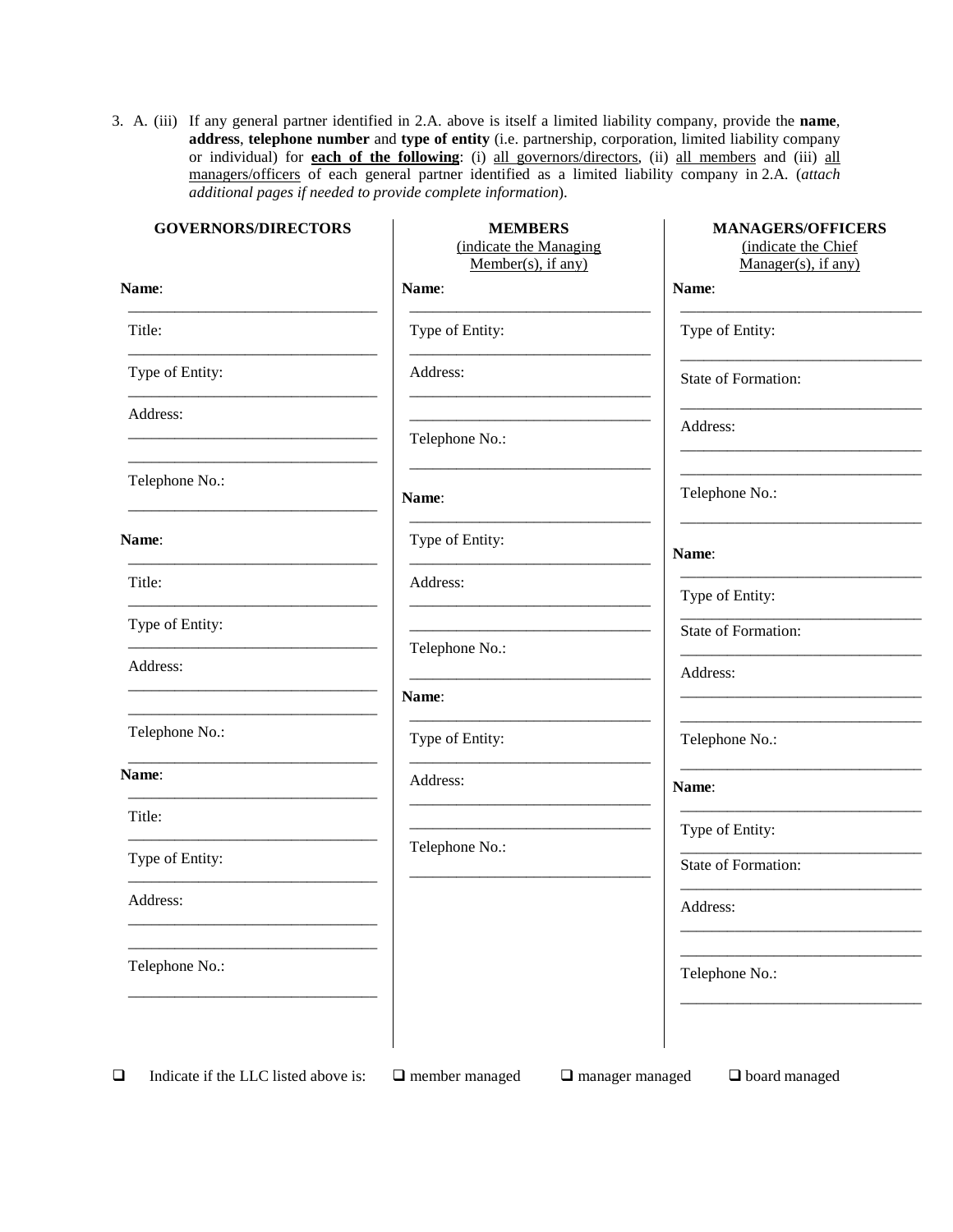3. B (i) If any officer, director and/or stockholder identified in 2.B. above is itself a partnership (limited, general or limited liability), provide all of the following information for **each** general partner of each officer, director and/or stockholder identified as a partnership in 2.B. (*attach additional pages if needed to provide complete information*).

| a.             | Name of General Partner:                                                                                                                                                                                                       |  |  |
|----------------|--------------------------------------------------------------------------------------------------------------------------------------------------------------------------------------------------------------------------------|--|--|
|                | Address: Note that the contract of the contract of the contract of the contract of the contract of the contract of the contract of the contract of the contract of the contract of the contract of the contract of the contrac |  |  |
|                | Telephone: $(\_\_)$                                                                                                                                                                                                            |  |  |
|                | Ownership: ____________%                                                                                                                                                                                                       |  |  |
|                | Type of entity: $\Box$ individual; $\Box$ partnership; $\Box$ corporation; $\Box$ limited liability<br>company                                                                                                                 |  |  |
|                |                                                                                                                                                                                                                                |  |  |
| $\mathbf{b}$ . |                                                                                                                                                                                                                                |  |  |
|                | Address: Note that the contract of the contract of the contract of the contract of the contract of the contract of the contract of the contract of the contract of the contract of the contract of the contract of the contrac |  |  |
|                | Telephone: $(\_\_)$                                                                                                                                                                                                            |  |  |
|                | Ownership: 2008                                                                                                                                                                                                                |  |  |
|                | Type of entity: $\Box$ individual; $\Box$ partnership; $\Box$ corporation; $\Box$ limited liability<br>company                                                                                                                 |  |  |
|                |                                                                                                                                                                                                                                |  |  |
| $c_{\cdot}$    | Name of General Partner:                                                                                                                                                                                                       |  |  |
|                | Address: Note and the contract of the contract of the contract of the contract of the contract of the contract of the contract of the contract of the contract of the contract of the contract of the contract of the contract |  |  |
|                | Telephone: $(\_\_)$                                                                                                                                                                                                            |  |  |
|                | Ownership: 2%                                                                                                                                                                                                                  |  |  |
|                | Type of entity: $\Box$ individual; $\Box$ partnership; $\Box$ corporation; $\Box$ limited liability<br>company                                                                                                                 |  |  |
|                |                                                                                                                                                                                                                                |  |  |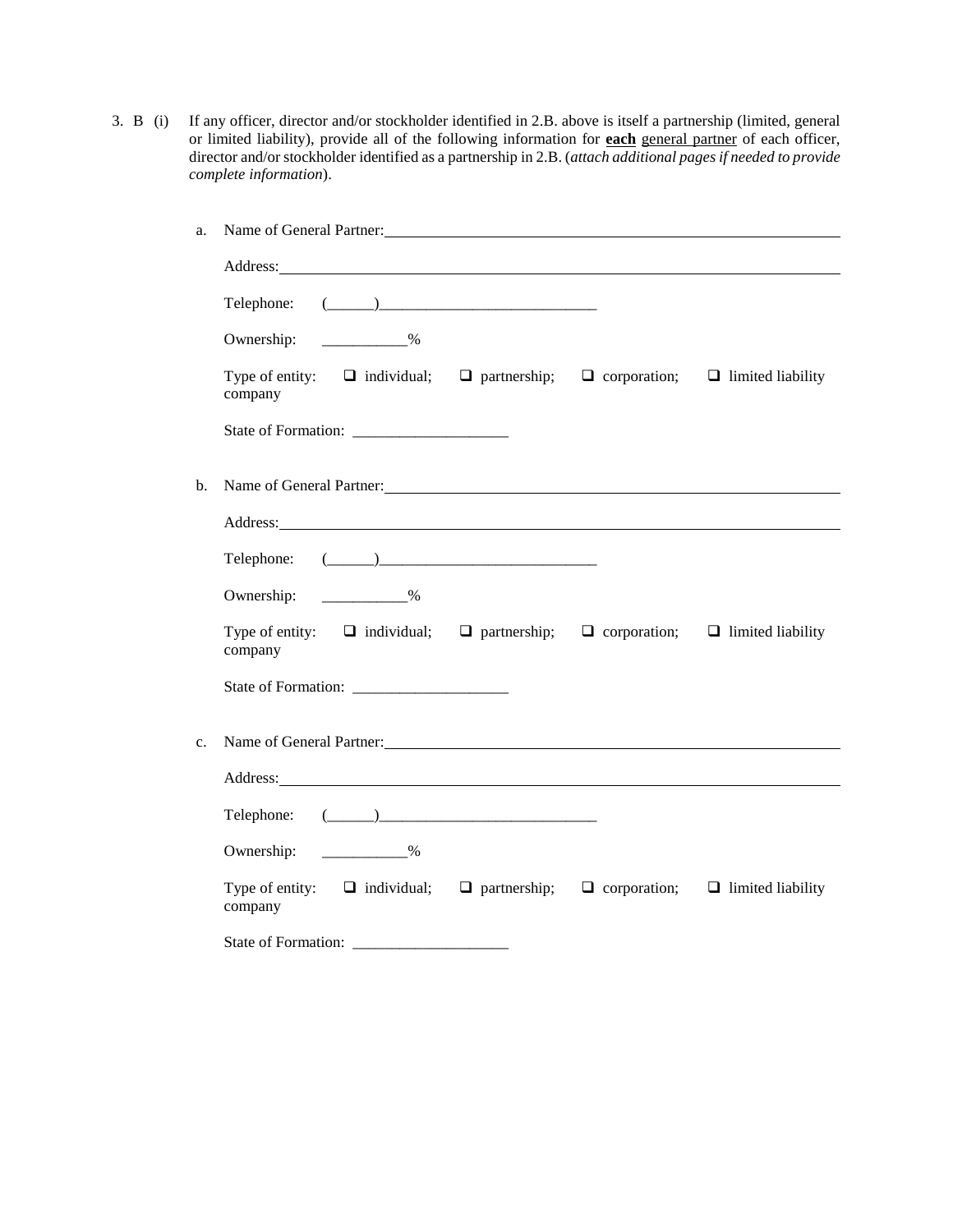3. B. (ii) If any officer, director and/or stockholder identified in 2.B. above is itself a corporation, provide all of the following information for **each of the following**: (i) all officers, (ii) all directors and (iii) all stockholders with a 10% interest or more in each officer, director and/or stockholder identified as a corporation in 2.B. (*attach additional pages if needed to provide complete information*).

| <b>OFFICERS</b> | <b>DIRECTORS</b> | <b>STOCKHOLDERS</b> |
|-----------------|------------------|---------------------|
| Name:           | Name:            | Name:               |
| Title:          | Type of Entity:  | Type of Entity:     |
| Type of Entity: | Address:         | State of Formation: |
| Address:        | Telephone No.:   | Address:            |
| Telephone No.:  | Name:            | Telephone No.:      |
| Name:           | Type of Entity:  | Name:               |
| Title:          | Address:         | Type of Entity:     |
| Type of Entity: | Telephone No.:   | State of Formation: |
| Address:        |                  | Address:            |
| Telephone No.:  | Name:            | Telephone No.:      |
|                 | Type of Entity:  |                     |
| <b>Name:</b>    | Address:         | Name:               |
| Title:          |                  | Type of Entity:     |
| Type of Entity: | Telephone No.:   | State of Formation: |
| Address:        |                  | Address:            |
| Telephone No.:  |                  | Telephone No.:      |
|                 |                  |                     |

 Check here if no stockholders are listed above because no single stockholder owns a 10% or greater interest in the corporation for which this information is provided.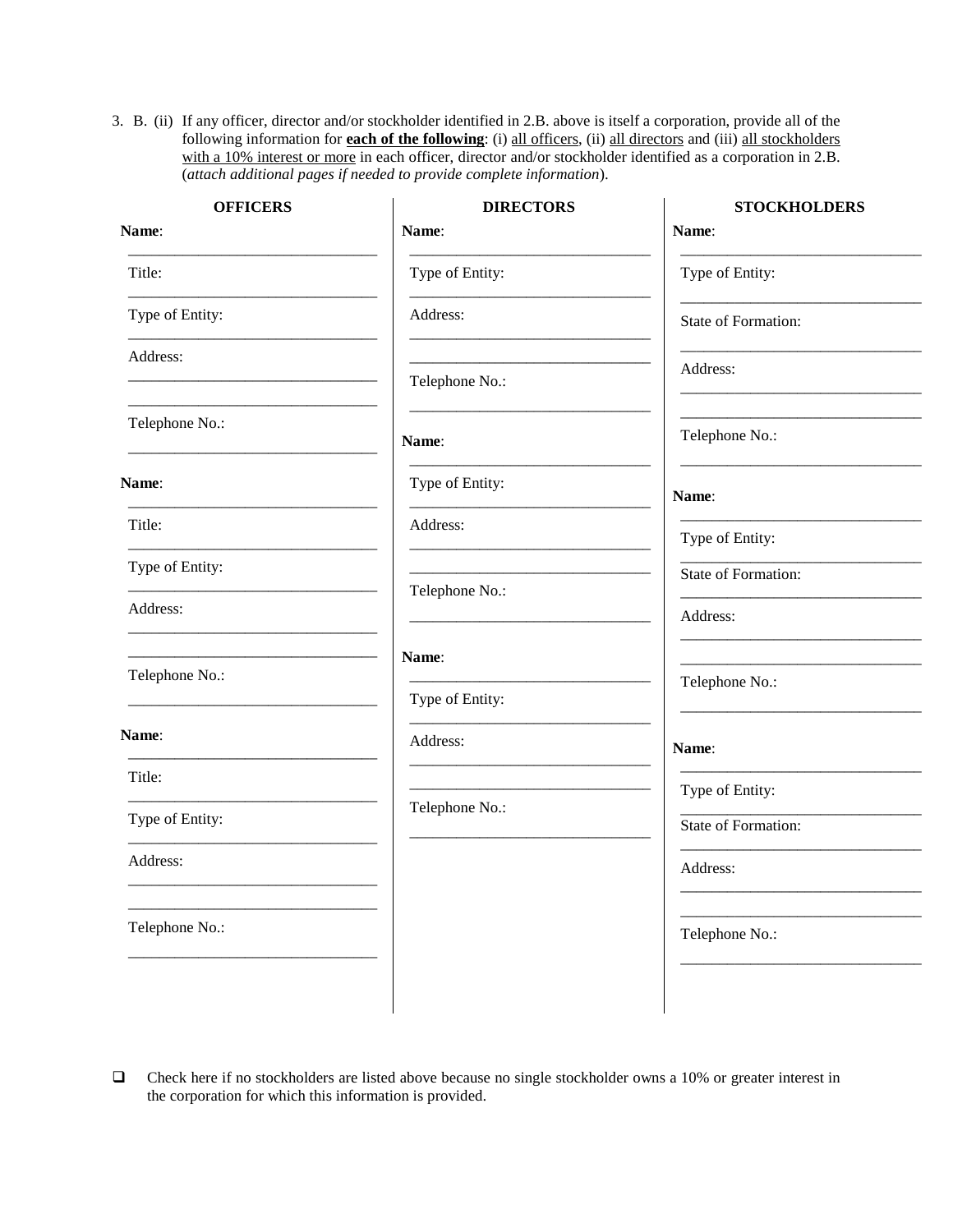3. B. (iii) If any officer, director and/or stockholder identified in 2.B. above is itself a limited liability company, provide all of the following information for **each of the following**: (i) all governors/directors, (ii) all members and (iii) managers/officers of each officer, director and/or stockholder identified as a limited liability company in 2.B. (*attach additional pages if needed to provide complete information*).

| <b>GOVERNORS/DIRECTORS</b> | <b>MEMBERS</b><br>(indicate the Managing<br>Member(s), if any) | <b>MANAGERS/OFFICERS</b><br>(indicate the Chief<br>Manager, if any) |
|----------------------------|----------------------------------------------------------------|---------------------------------------------------------------------|
| Name:                      | Name:                                                          | Name:                                                               |
| Title:                     | Type of Entity:                                                | Type of Entity:                                                     |
| Type of Entity:            | Address:                                                       | State of Formation:                                                 |
| Address:                   | Telephone No.:                                                 | Address:                                                            |
| Telephone No.:             | Name:                                                          | Telephone No.:                                                      |
| Name:                      | Type of Entity:                                                | Name:                                                               |
| Title:                     | Address:                                                       | Type of Entity:                                                     |
| Type of Entity:            |                                                                | State of Formation:                                                 |
| Address:                   | Telephone No.:                                                 | Address:                                                            |
|                            | Name:                                                          |                                                                     |
| Telephone No.:             | Type of Entity:                                                | Telephone No.:                                                      |
| Name:                      | Address:                                                       | Name:                                                               |
| Title:                     |                                                                | Type of Entity:                                                     |
| Type of Entity:            | Telephone No.:                                                 | <b>State of Formation:</b>                                          |
| Address:                   |                                                                | Address:                                                            |
| Telephone No.:             |                                                                | Telephone No.:                                                      |
|                            |                                                                |                                                                     |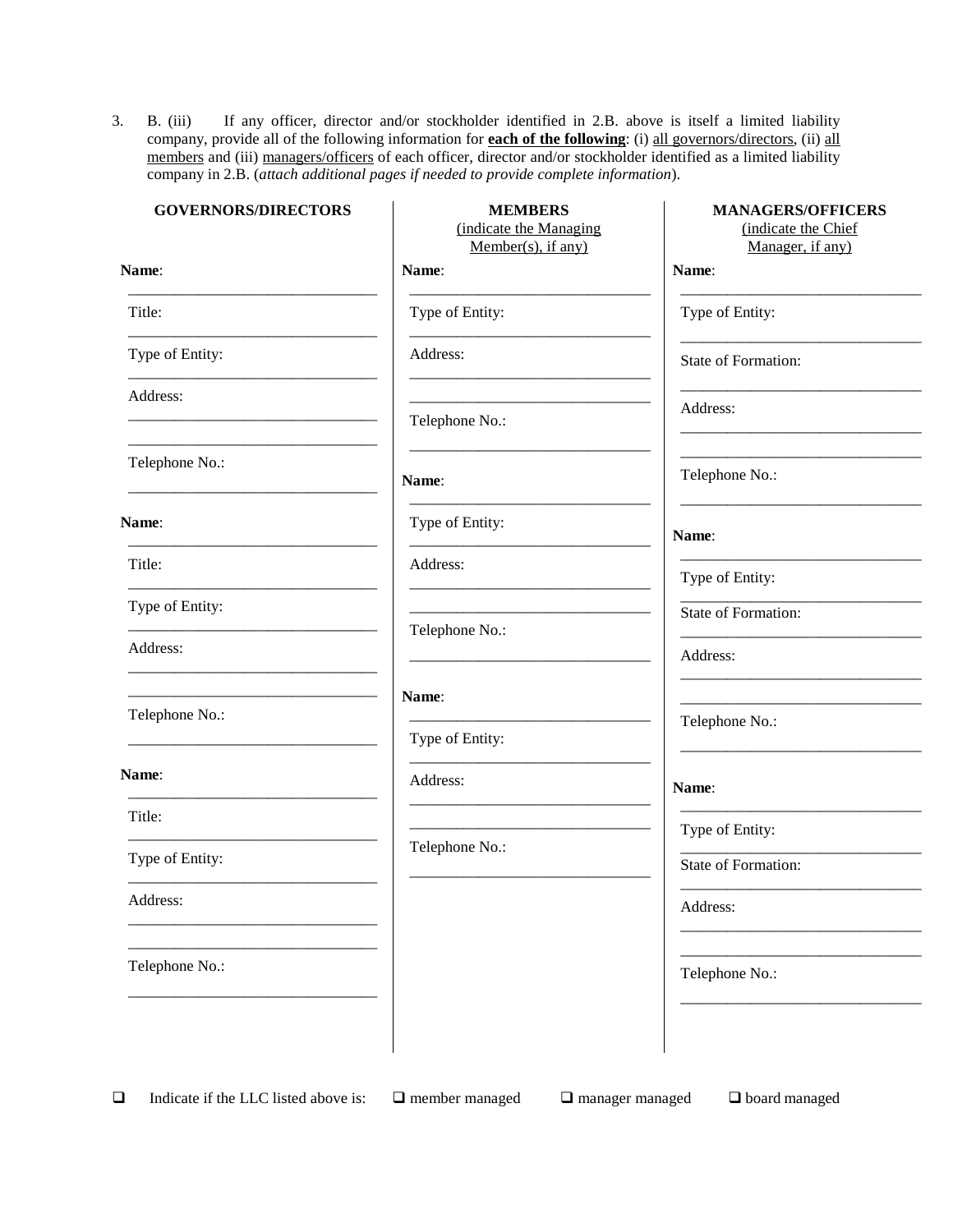3. C. (i) If any member and/or manager identified in 2.C. above is itself a partnership (limited, general or limited liability), provide all of the following information for **each** general partner of each member and/or manager identified as a partnership in 2.C. (*attach additional pages if needed to provide complete information*).

| a.             |                                                                                                                |  |  |
|----------------|----------------------------------------------------------------------------------------------------------------|--|--|
|                |                                                                                                                |  |  |
|                | Telephone: $(\_\_)$                                                                                            |  |  |
|                | $\sim$ $\sim$ $\sim$<br>Ownership:                                                                             |  |  |
|                | Type of entity: $\Box$ individual; $\Box$ partnership; $\Box$ corporation; $\Box$ limited liability<br>company |  |  |
|                |                                                                                                                |  |  |
| b.             |                                                                                                                |  |  |
|                |                                                                                                                |  |  |
|                | Telephone: $(\_\_)$                                                                                            |  |  |
|                | Ownership: 2008                                                                                                |  |  |
|                | Type of entity: $\Box$ individual; $\Box$ partnership; $\Box$ corporation; $\Box$ limited liability<br>company |  |  |
|                |                                                                                                                |  |  |
| C <sub>1</sub> |                                                                                                                |  |  |
|                |                                                                                                                |  |  |
|                | Telephone: $(\_\_)$                                                                                            |  |  |
|                | Ownership: <u>______________%</u>                                                                              |  |  |
|                | Type of entity: $\Box$ individual; $\Box$ partnership; $\Box$ corporation; $\Box$ limited liability<br>company |  |  |
|                |                                                                                                                |  |  |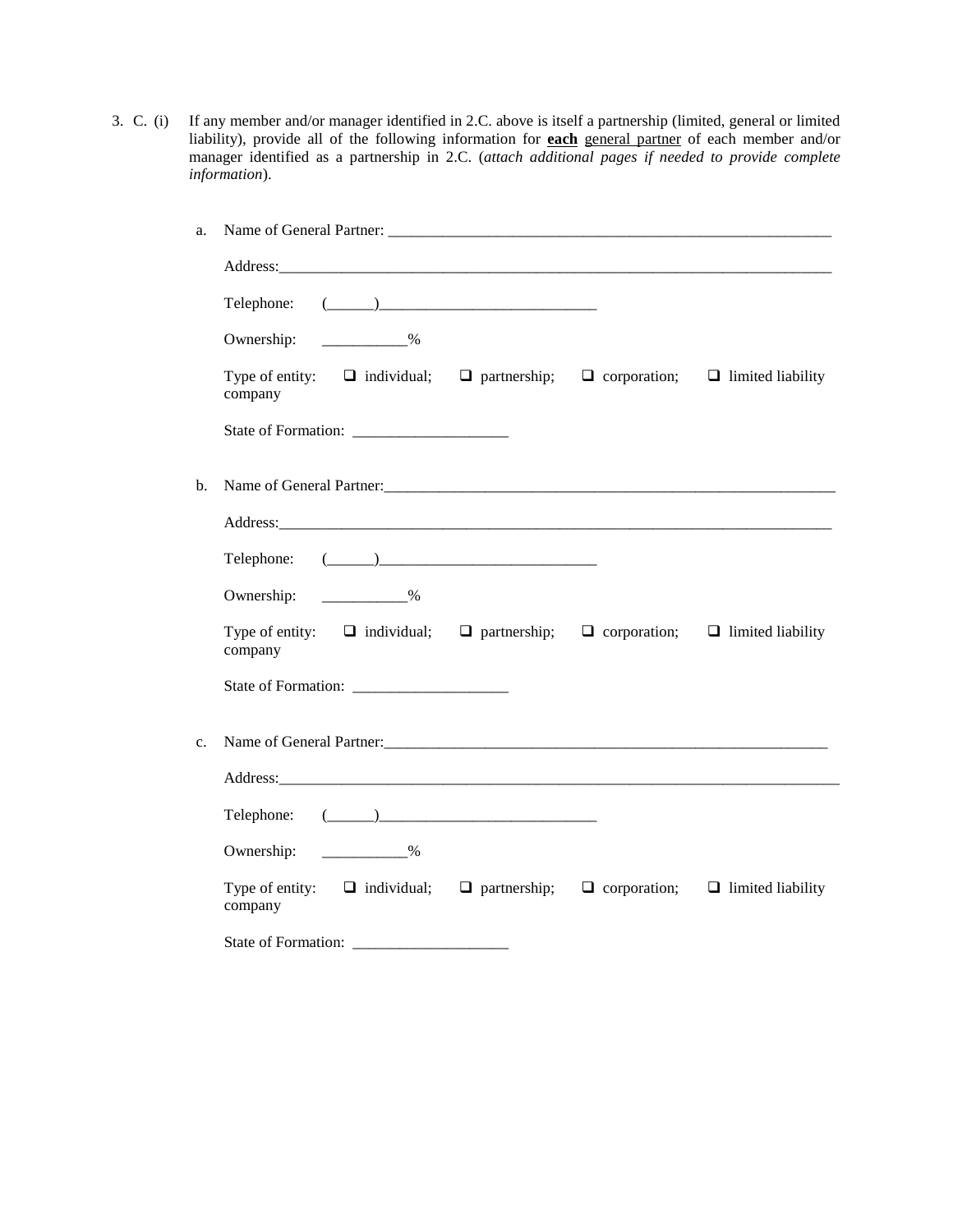3. C. (ii) If any member and/or manager identified in 2.C. above is itself a corporation, provide all of the following information for **each of the following**: (i) all officers, (ii) all directors and (iii) stockholders with a 10% interest or more in each member and/or manager identified as a corporation in 2.C. (*attach additional pages if needed to provide complete information*).

| <b>OFFICERS</b> | <b>DIRECTORS</b>            | <b>STOCKHOLDERS</b> |
|-----------------|-----------------------------|---------------------|
| Name:           | Name:                       | Name:               |
| Title:          | Type of Entity:             | Type of Entity:     |
| Type of Entity: | Address:                    | State of Formation: |
| Address:        | Telephone No.:              | Address:            |
| Telephone No.:  | Name:                       | Telephone No.:      |
| Name:           | Type of Entity:             | Name:               |
| Title:          | Address:                    | Type of Entity:     |
| Type of Entity: |                             | State of Formation: |
| Address:        | Telephone No.:              | Address:            |
| Telephone No.:  | Name:                       | Telephone No.:      |
| Name:           | Type of Entity:<br>Address: | Name:               |
| Title:          |                             | Type of Entity:     |
| Type of Entity: | Telephone No.:              | State of Formation: |
| Address:        |                             | Address:            |
| Telephone No.:  |                             | Telephone No.:      |
|                 |                             |                     |

 Check here if no stockholders are listed above because no single stockholder owns a 10% or greater interest in the corporation for which this information is provided.